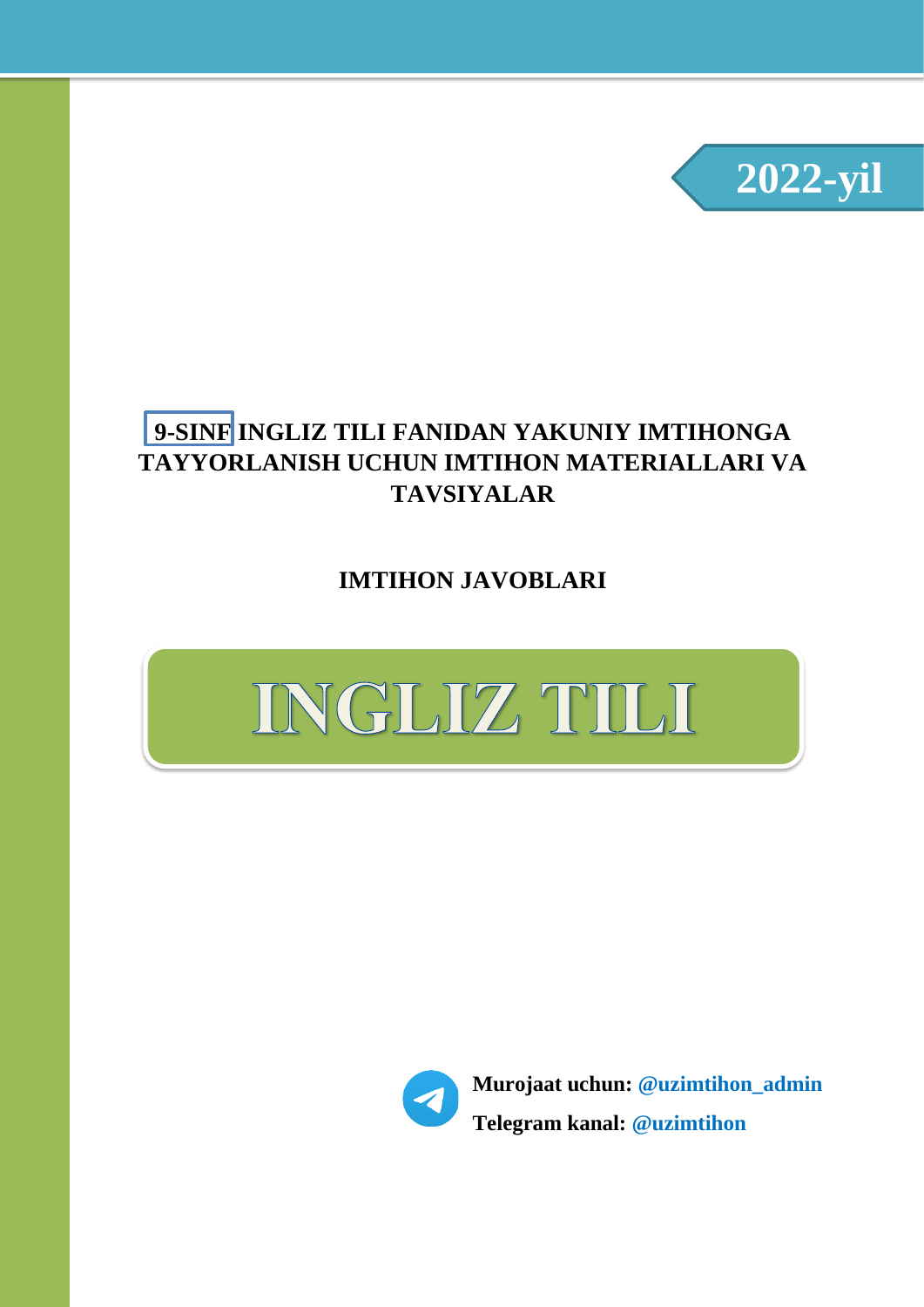#### **INGLIZ TILI 9-SINF**

#### **1-BILET**

1. Complete the sentence with the correct form of the verb. We have had our house **painted** this year.

2. Read the paragraph and answer the questions. Millions of people all over the world speak English as a foreign or second language. We wonder whether English will still be the international language in the next century. Many people think that English will continue to be the international language. it is the language of many countries – the USA, Canada, Australia, the UK, New Zealand, and an official language of many others such as South Africa. Others think it depends on people. There are more than one billion people in China, so the language that is spoken by the most people will be the international language. How do you think? Can English still be the international language in the next century?

*In my opinion, English can still be the international language in the next century. Because millions of people all over the world speak English as a foreign or second language. And it is the first and second language in most countries.*

3. Speak on the theme "My learning strategies". What do you do to learn effectively?

*I think without learning strategies, it's rather difficult to learn something. I have my own strategy to learn languages. Firstly, I create atmosphere for myself. If I learn English, I listen to English music, I read English newspapers and magazines and even I watch English movies and soap operas instead of Uzbek. Besides that, I find a pen pal from abroad and write him/her messages. I introduce our country to my friend. And I receive back a lot of useful information about his/her country. I think most efficient way of learning language is to learn it with group. I enroll to speaking clubs, I find a speaking partner and practice together with him/her. That's my strategy to learn English. In my opinion it's the best way for me.*

#### **2-BILET**

1. Complete the sentence. If it is a holiday, pupils **don't go** to school.

2. Read the paragraph and answer the questions. Being a schoolteacher is very demanding. School teachers teach five-six classes a day with thirty-five kids to a class. They spend their evenings preparing lessons and correcting papers. At the end of the day, they can be very tired but most teachers like their jobs. They are pleased by young minds. Their job is really hard. They should be paid more. How do you think? Should schoolteachers be paid more or are they being paid enough?

*I think teachers should be paid more. They work really hard, they teach five-six classes a day but they are not paid enough.*

3. How did the Internet change our life?

*Just a century ago we didn't even know about computers and the Internet. But today we take them for granted and can't imagine our life without these inventions. I think that the Internet (or WorldWideWeb) is the greatest invention ever and it has made a significant impact on our lives.*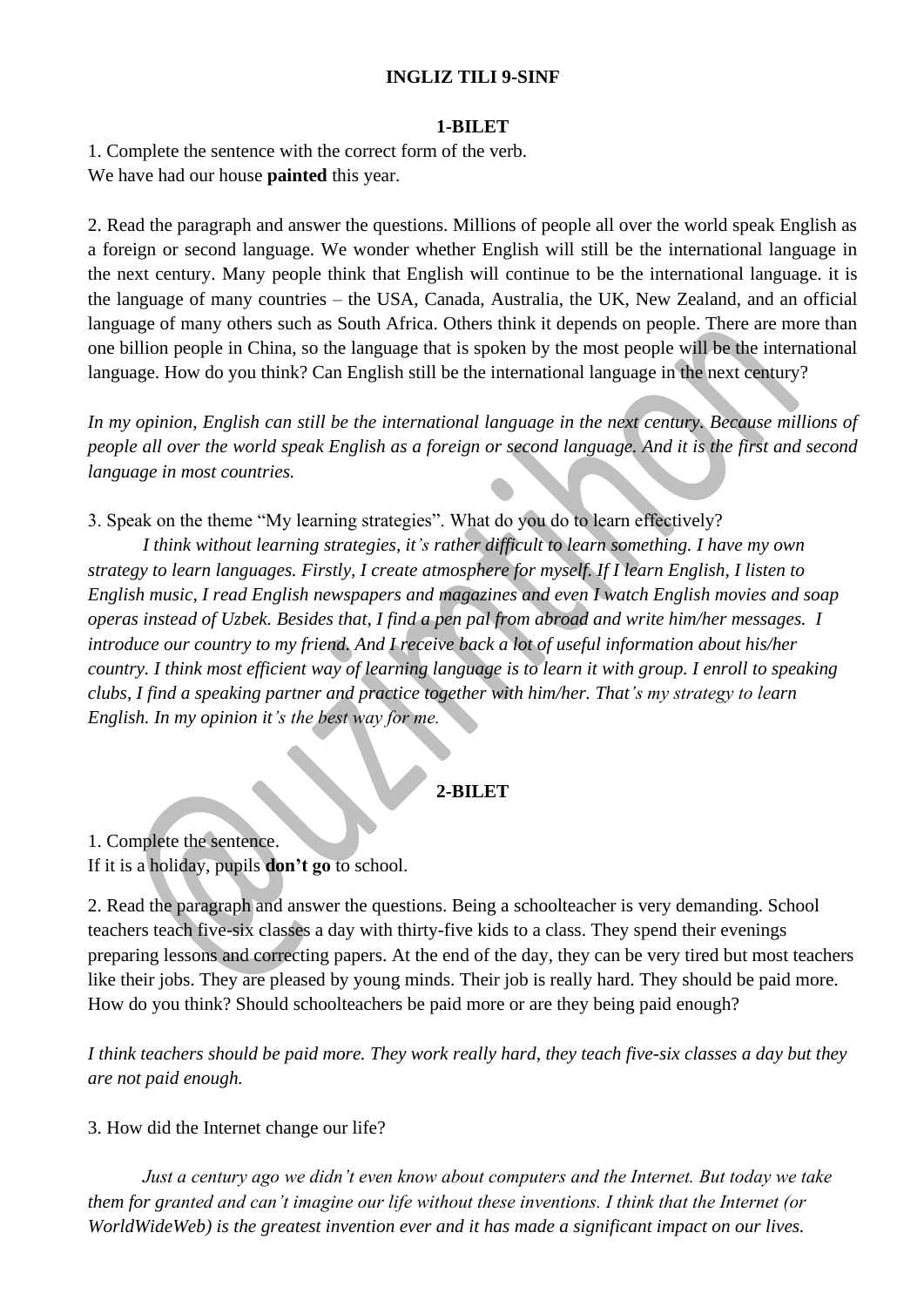*Nowadays the Internet is affordable almost for anyone and it connects people all around the world. You can stay in touch with your friends, relatives and colleagues. Our modern life will stop without the net because it helps to make on-line business transactions, manage our bank accounts, pay our gas or electricity bills and send important e-mails, for example.*

*The Internet is the largest source of information. There are millions of Internet sites storing plenty of useful data about everything: science, history, psychology, sports, fashion, music, cooking and many other subjects. We can also download our favourite movies or songs, listen to radio channels or play games. Learning or practising foreign languages is possible with the Internet too.*

*The Internet saves our time and money. We can do on-line shopping choosing the desirable thing at the best price. And then we just click "Order the delivery". By the way, we can also sell various things in the net. We often don't need to go to the library: surfing the net can easily help us to find and open the book we need. Buying stamps and envelopes isn't required if you're going to send an e-mail. It takes just a few seconds to send an instant message by e-mail.*

*The Internet helps shy people or those with low-esteem to find each other on dating sites. Online chatting through social networking websites is more comfortable for Internet users with the lack of social skills*.

### **3-BILET**

1. Complete the sentence with the correct relative pronoun. The man **who** is speaking to our teacher is my uncle.

2. Read the paragraph and tell your opinion. It's not difficult to see that having certain abilities means that you can do certain jobs much better. If you have an ability to make friends quickly and get on with other people, it would be easier for you to work in a shop. If you are good at technical machinery and interested in operational problems, you should be an engineer. We should think about our personal strengths and weaknesses so that we can choose something more in line with our natural abilities.

*In my opinion everybody should choose their profession according to their abilities. If they have a good ability for some type of work, it's easy for them to succeed in that field. If they don't have ability, and interest to their work, they hardly manage to be successful. For example, I think I have ability working with small children. I guess teaching is my profession.*

3. Speak on the theme "My future profession".

There are a lot of interesting and useful professions. I am going to become a teacher. I suppose my future profession to be one of the most important nowadays.

My future speciality is English (Literature, Russian, History, Geography). I love children very much and to become a teacher has been my dream since my early childhood.

To teach and to bring up children is the most important and noble thing, to my mind. I am eager to get the proper education to be able to do my best to teach my future pupils my favourite subject. I'll try not only to help them to master it. I'll try to help them to become good and clever people, to be honest, kind and noble.

Children are our future and I want them to be really good and educated people. Of course, the profession of a teacher is not an easy one. It demands a lot of knowledge, a lot of tenderness of feeling and sometimes a lot of patience. But I hope, that I'll be a good teacher and that my pupils will like me and my subject.